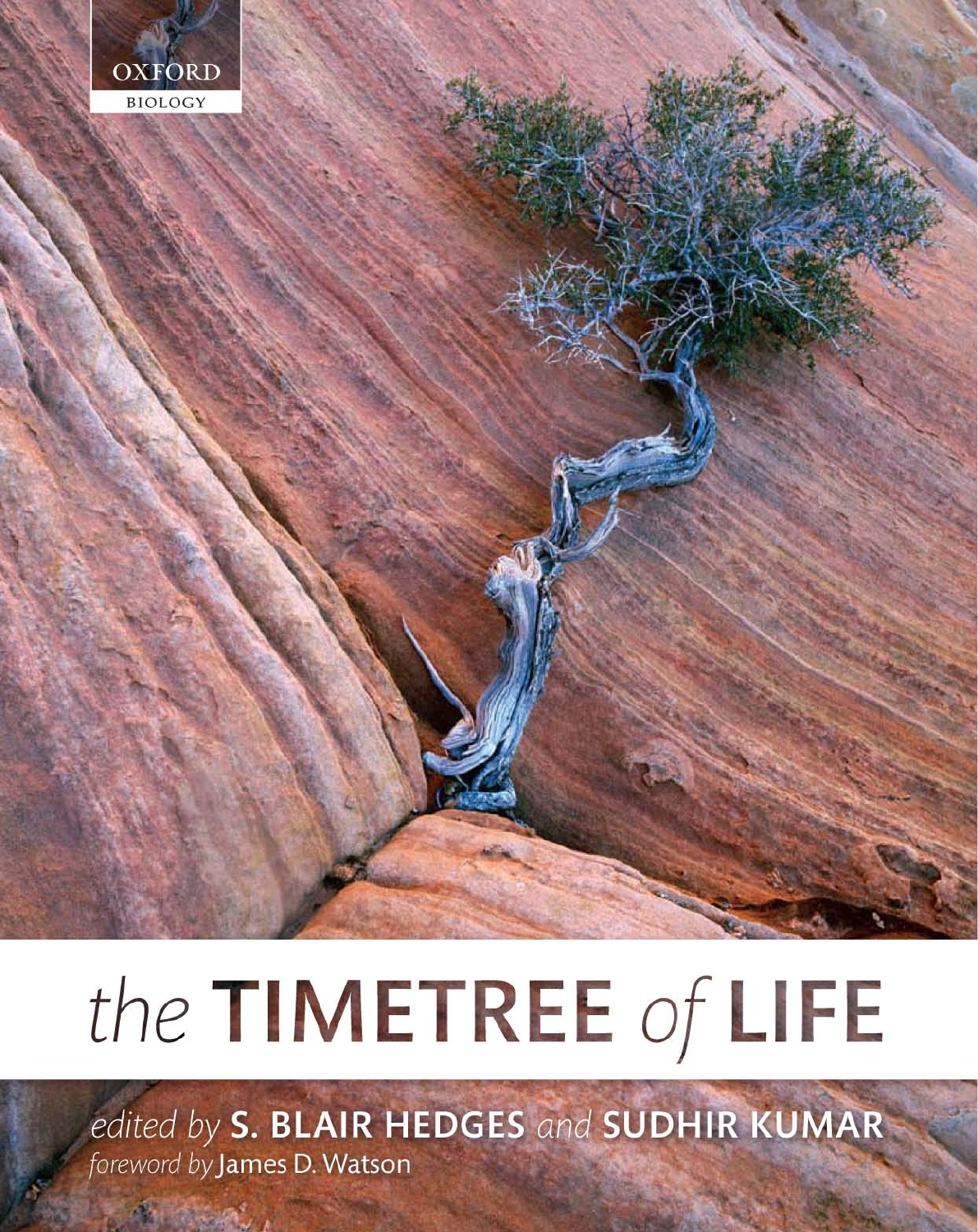# Arthropods (Arthropoda)

#### *Davide Pisani*

Laboratory of Evolutionary Biology, Department of Biology, The National University of Ireland, Maynooth, Co. Kildare, Ireland (davide. pisani@nuim.ie)

## Abstract

Living arthropods comprise more than 1 million species and represent the majority of the Earth's animal diversity. This phylum of animals includes one extinct subphylum (Trilobita) and four living subphyla: Myriapoda (e.g., centipedes and millipedes), Chelicerata (e.g., spiders, mites, and horseshoe crabs), Hexapoda (e.g., insects), and Crustacea (e.g., shrimps and crabs). The relationships of the subphyla and classes remain uncertain, although some consensus is emerging for the relationships among hexapods and crustaceans. The current evidence suggests that arthropods originated before 630 million years ago (Ma), but that the divergences leading to the currently recognized subphyla occurred in the Ediacaran and the Cambrian (630–488 Ma).

With more than 1 million described species (*1*), arthropods are a marvelous evolutionary success. This phylum of animals includes one extinct subphylum (Trilobita, ~4000 described species) and four living subphyla: Myriapoda (e.g., centipedes and millipedes, ~11,500 species), Chelicerata (e.g., spiders, mites, and horseshoe crabs, ~70,000 species), Hexapoda (e.g., insects, ~948,000 species), and Crustacea (e.g., shrimps and crabs, ~68,000 species). The Phylum Arthropoda is characterized by species having an articulated chitinous exoskeleton divided into thick areas, corresponding to segments, joined by thin "rings" (*2*). Each segment typically carries a pair of articulated legs, and a number of anterior segments are fused into a cephalon. In most groups the cephalon carries eyes, and two or more pairs of limbs (*2*). Arthropods have been treated as a single animal group essentially since 1753, when Linnaeus called them Insecta in the first edition of the *Systema Naturae* (3). However, their monophyly has long been debated because of their morphological disparity (*4–6*). Molecular data eventually confirmed arthropod monophyly (7) and to date arthropods are classified into one extinct subphylum (the Trilobita) and four extant subphyla: Crustacea,

Hexapoda, Myriapoda, and Chelicerata (Fig. 1). Each subphylum is further divided into classes (*8*). Here, I will review the relationships and divergence times among the arthropod classes and subphyla.

The higher-level relationships among arthropods are still uncertain. Traditionally, Hexapoda (insects and their allies) and Myriapoda (centipedes, millipedes, and their allies) were joined in the group Atelocerata. The Crustacea (crabs, shrimps, and their allies) were joined with Atelocerata in the group Mandibulata (*9*). Finally, Chelicerata (spiders, horseshoe crabs and their allies) were considered the closest relative of Mandibulata. Molecular phylogenetics revolutionized this scenario, supporting a derivation of Hexapoda from within a paraphyletic Crustacea (*7, 10–13*). The group composed of Hexapoda and Crustacea was named Pancrustacea



Fig. 1 A crab (*Metopaulias depressus*; Decapoda) from Jamaica (top); and a millipede (*Anadenobolus arboreus*; Diplopoda) from Puerto Rico (bottom). Credit: A. Sanchez.

D. Pisani. Arthropods (Arthropoda). Pp. 251-254 in *The Timetree of Life*, S. B. Hedges and S. Kumar, Eds. (Oxford University Press, 2009).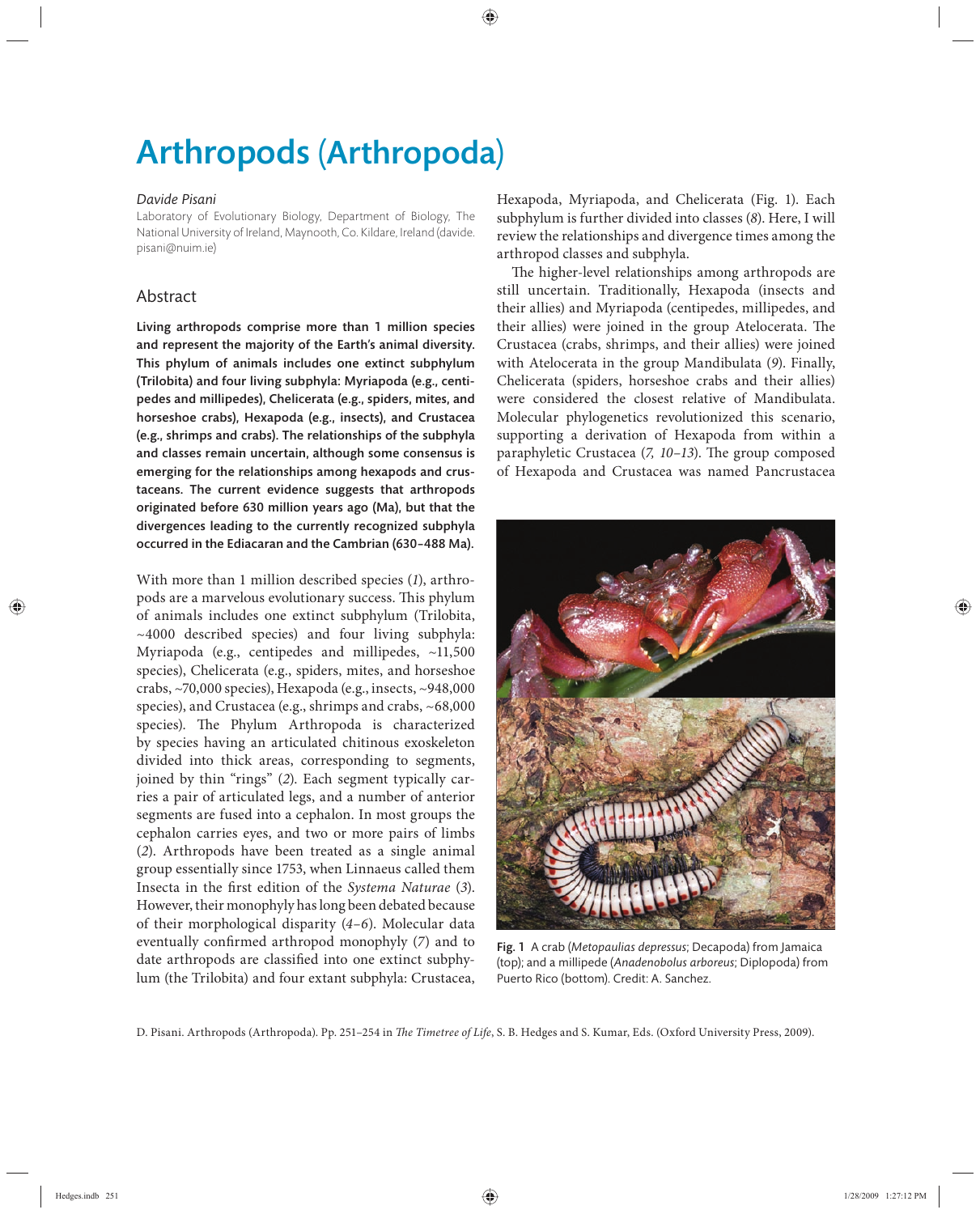

Fig. 2 A timetree of arthopods. The divergence times are from Table 1. This figure assumes the Myriochelata hypothesis, but see text for caveats. *Abbreviations*: Cz (Cenozoic), Np (Neoproterozoic), and PR (Proterozoic).

(14), and Mandibulata was redefined as the group joining Myriapoda and Pancrustacea. To date, Pancrustacea is arguably the best supported group of arthropod subphyla (*7, 10–13, 15–24*).

Molecular phylogenetics also questioned the validity of Mandibulata as many independent molecular studies recovered Myriapoda as the closest relative of Chelicerata. The group joining Myriapoda and Chelicerata was named Myriochelata by Pisani *et al.* (*21*) and Paradoxopoda by Mallat *et al.* (*18*). Support for the Myriochelata hypothesis has been found in mitochondrial genome analyses (*16, 19, 25, 26*), from the analysis of a concatenation of nine nuclear and 15 mitochondrial genes (*21*), and from the analysis of Hox genes (*17*). Analyses of *18S rRNA* and *28S rRNA* sequences have not provided conclusive support for this group (*24*). However, the largest sequence analysis thus far, including 40 Mb of expressed sequence tags and 21 animal phyla, supported Myriochelata (*36*). Putative derived characters of Myriochelata have been proposed (*25, 27*), but Mandibulata is generally favored in combined analyses of molecular and morphological data (*23*). Furthermore, concerns that Myriochelata may be a long-branch attraction artifact remain (*20*), and the Myriochelata vs. Mandibulata controversy cannot be considered settled.

Relationships within the subphyla of arthropods are also uncertain. Within Pancrustacea, the monophyly of the Class Hexapoda is well supported (*24*) and there is evidence that the closest relative of Hexapoda is most likely the Branchiopoda, the brine shrimps and their allies (*22, 24*). However, the relationships among the remaining classes of Pancrustacea remain uncertain. Similarly, the relationships among the myriapod classes are not yet resolved (22). The higher-level relationships within Chelicerata are better established, with Xiphosura (the horseshoe crabs) and the Arachnida (spiders, mites and their allies) forming a monophyletic group (*20*), closest to the Pycnogonida (sea spiders; *22*).

The arthropod fossil record is rich, but the tempo of early arthropod evolution is unclear. The earliest fossil arthropods are trilobites and date back to the Atdabanian stage (523–519 Ma) of the early Cambrian (*28*). However, the biogeographic distribution of the earliest trilobites suggests that diversification within Arthropoda must have predated the breakup of the late Neoproterozoic supercontinent Pannotia (~600–550 Ma; *29*). If this was true, the earliest arthropod history must be unrecorded in the fossil record (*30*).

Molecular clocks could be used to test the hypothesis that the earliest evolutionary history of Arthropoda was not recorded in the fossil record. However, only two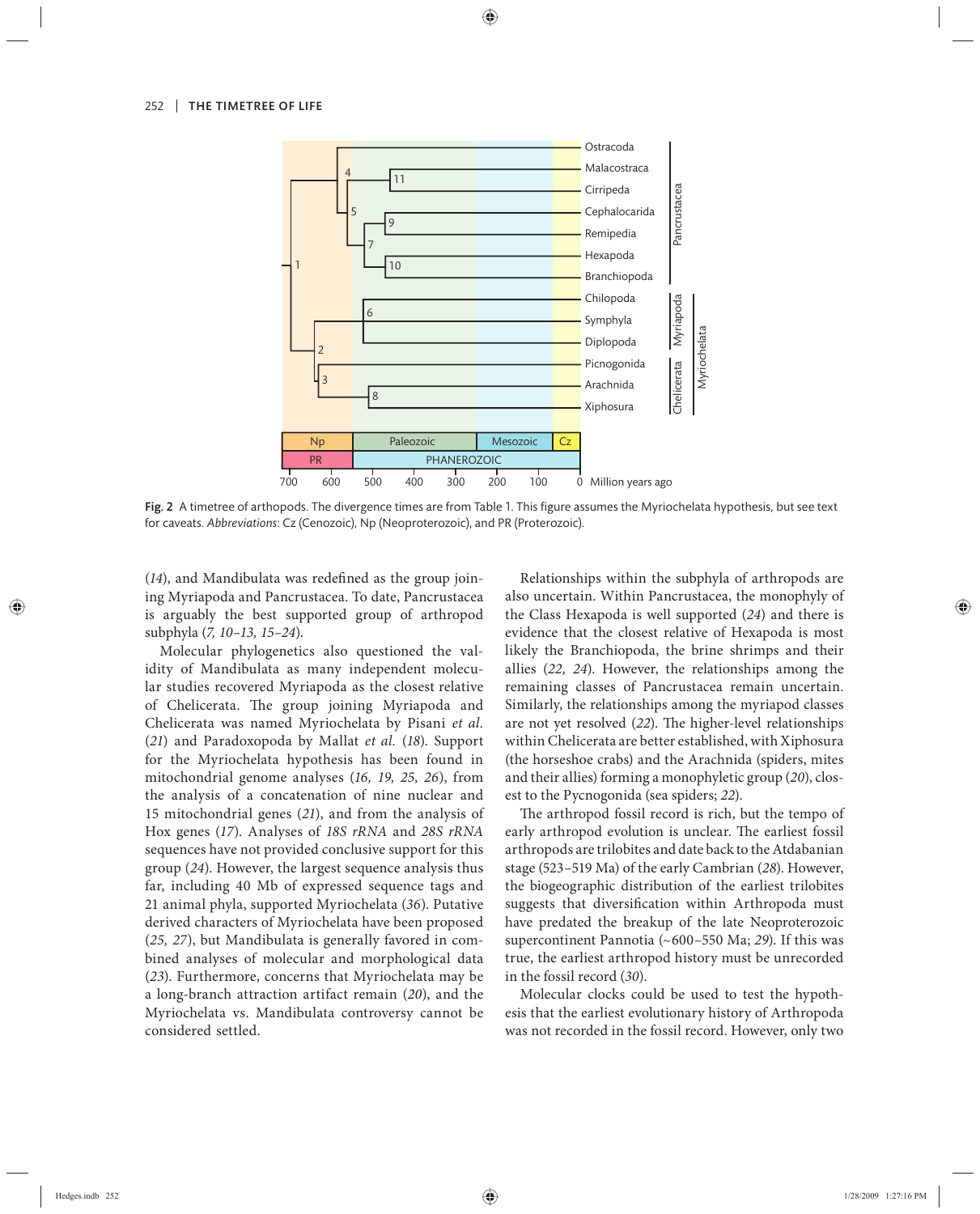| <b>Timetree</b> |             | <b>Estimates</b> |         |             |             |             |           |
|-----------------|-------------|------------------|---------|-------------|-------------|-------------|-----------|
| Node            | <b>Time</b> | Ref. (21)        |         |             | Ref. (22)   |             | Ref. (32) |
|                 |             | <b>Time</b>      | CI      | <b>Time</b> | CI          | <b>Time</b> | CI        |
| 1               | 698.5       | 725.0            | 825-634 | 672.0       | 732-612     |             |           |
| 2               | 642.0       | 642.0            | 765-519 |             |             |             |           |
| 3               | 632.0       |                  |         | 632.0       | 685-573     |             |           |
| $\overline{4}$  | 587.0       |                  |         | 587.0       | 634-540     |             |           |
| 5               | 562.0       | 640.0            | 779-569 | 546.0       | 593-499     | 500.0       | 532-508   |
| 6               | 524.0       | 442.0            | 540-344 | 606.0       | 666-545     |             |           |
| $\overline{7}$  | 521.0       |                  |         | 521.0       | 572-470     |             |           |
| 8               | 510.5       | 475.0            | 578-372 | 546.0       | 593-499     |             |           |
| 9               | 471.0       |                  |         | 471.0       | 521-421     |             |           |
| 10              | 470.0       |                  |         |             |             | 470.0       | 434-421   |
| 11              | 459.0       |                  |         | 459.0       | $510 - 408$ |             |           |

Table 1. Divergence times (Ma) and their credibility/confidence intervals (CI) among arthropods.

Note: Node times in the timetree represent the mean of time estimates from different studies.

studies investigated the earliest evolutionary history of this phylum using molecular clocks (21, 22), although some pertinent divergence time estimates are available from two other studies (*31, 32*) (Fig. 2, Table 1). Pisani *et al.* (*21*) used 61 genes to derive divergence times under a variety of global and relaxed molecular clock methods in a limited number of taxa (seven). In contrast, Regier *et al.* (*22*) used fewer genes (three) but included a larger number of taxa (17). Despite these differences, the two studies obtained similar results (*22*), which are also similar to those reported in Gaunt and Miles (*32*). However, estimates from Aris-Brosou and Yang (31) differ significantly from other studies. They used a variable number of mitochondrial and nuclear genes (1–14 depending on the clade) to estimate divergence times among several animal groups (including four of those in Fig. 2) in an approach where the rate variation among lineages was modeled as an Ornstein-Uhlenbeck process. Their results have been debated, primarily because they reported divergence times that were significantly younger than some corresponding fossil-based divergences (*33, 34*), and hence they cannot be correct. Only divergence times among arthropod groups inferred by Aris-Brosou and Yang (*31*) that did not postdate the corresponding fossil-based divergence time were included in Table 1.

The timetree of arthropod evolution (Fig. 2) indicates that Arthropoda originated in pre-Ediacaran times  $(-698$  Ma), but that diversification of the major lineages occurred during the Ediacaran and the Cambrian

 $(630-488$  Ma). These results are mostly in agreement with the arthropod fossil record, and with what is known of the latest Neoproterozoic biogeography (*29*). Indeed, the only major incongruence between the fossil record and the molecular clock-based divergence times here reported is represented by the pre-Ediacaran (~698 Ma; see Table 1 and Fig. 2) divergence between Myriochelata and Pancrustacea. However, the results presented here reject the Cambrian explosion hypothesis, in which animal Phyla are assumed to originate in the lower Cambrian, or very close to Ediacaran–Cambrian (542 Ma) boundary (35). The great arthropod radiation was essentially completed by ~459 Ma, well before the end of the Ordovician.

#### Acknowledgments

I thank J. Cotton, A. Blumlein, and an anonymous reviewer for comments and suggestions.

## References

- 1. R. C. Brusca, *Ann. Mo. Bot. Gard.* **87**, 13 (2000).
- 2. C. Nielsen, *Animal Evolution: Interrelationships of the Living Phyla*, 2nd ed. (Oxford University Press, Oxford, UK, 2001).
- 3. C. Nielsen, in *Arthropod Relationships*, R. A. Fortey, R. H. Thomas, Eds. (Chapman & Hall, London, 1998), pp. 11.
- 4. G. Fryer, in *Arthropod Relationships*, R. A. Fortey, R. H. Thomas, Eds. (Chapman & Hall, London, 1998), pp. 23.